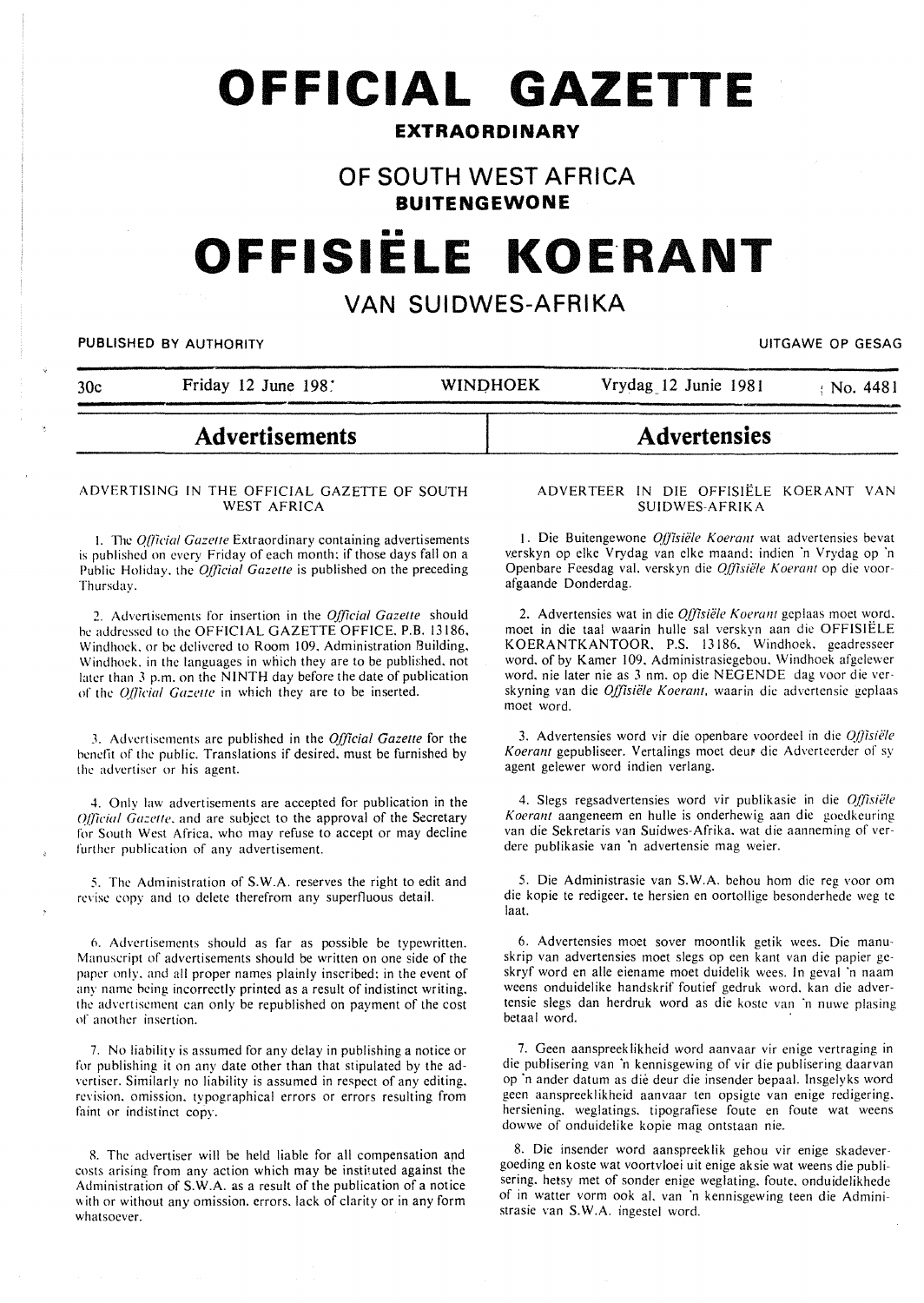9. The subscription for the *Official Gazette* is R 12,50 per annum, post free in this Territory and the Republic of South Africa, obtainable from Messrs. The Suidwes-Drukkery Limited, P.O. Box 2196, Windhoek. Postage must be prepaid by overseas subscribers. Single copies of the *Official Gazette* may be obtained from The Suidwes-Drukkery, Limited, P. 0. Box 2196, Windhoek, at the price of 30 c per copy. Copies are kept in stock for only two years.

10. The charge for the insertion of notices is as follows and is payable in the form of cheques. bills. postal or money orders:

# LIST OF FIXED TARIFF RATES  $\mathbb{E}[\mathbb{E}^{\mathbb{E}} \otimes \mathbb{E}^{\mathbb{E}} \otimes \mathbb{E}^{\mathbb{E}} \otimes \mathbb{E}^{\mathbb{E}}]$

| Standardised notices                                 | Rate per<br>insertion |
|------------------------------------------------------|-----------------------|
|                                                      | R                     |
| Administration of Estates Acts notices: Forms J. 297 |                       |
|                                                      | 2.00                  |
|                                                      | 5.00                  |
|                                                      | 5.00                  |
|                                                      | 25,00                 |
|                                                      | 6.00                  |
| Insolvency Act and Company Acts notices: J 28, J 29. |                       |
|                                                      | 4.00                  |

N.B. ---Forms 2 and 6 -additional statements according to word count table. added to the basic tariff.

|                                                         | 2.00 |
|---------------------------------------------------------|------|
| Naturalisation notices (including a reprint for the ad- |      |
|                                                         | 2.00 |
| Slum Clearance Court notices, per premises              | 4.00 |
| Third party insurance claims for compensation           | 2.50 |
| Unclaimed moneys $-$ only in the extraordinary          |      |
| Official Gazette, closing date 15 January (per en-      |      |
| try of "name, address and amount")                      | 0.80 |

*.Von-standardised 110tices* 

Company notices:

| Short notices: Meetings, resolutions, offer of com-                                                     |       |
|---------------------------------------------------------------------------------------------------------|-------|
| promise, conversion of company, voluntary                                                               |       |
| windings-up: closing of transfer or members'<br>registers and/or declaration of dividends               | 11.00 |
| Declaration of dividend with profit statements, in-                                                     |       |
|                                                                                                         | 25.00 |
| Long notices: Transfers, changes with respect to<br>shares or capital, redemptions, resolutions, volun- |       |
|                                                                                                         | 37.00 |
| Liquidator's and other appointees' notices                                                              | 7.00  |
| Liquor Licence notices (in extraordinary Gazettes,<br>viz. June/Tvl. November/Cape. January/O.F.S.,     |       |
| April/Natal), per bilingual application                                                                 | 7.00  |
| Orders of the Court:<br>Provisional and final liquidations or sequestra-                                |       |
| Reductions or changes in capital mergers. offer of                                                      | 14.00 |
|                                                                                                         | 37.00 |
| Judicial managements, curator bonis and similar                                                         |       |
|                                                                                                         | 37.00 |
|                                                                                                         | 4.00  |
| Supersessions and discharge of petitions (J 158)                                                        | 4.00  |
| Sales in execution and other public sales:                                                              |       |
| Public auctions, sales and tenders:                                                                     | 18,00 |
|                                                                                                         | 6.00  |
|                                                                                                         |       |
|                                                                                                         | 15.00 |

9. Die jaarlikse intekengeld op die *Offisiële Koerant* is R12.50 posvry in hierdie Gebied en die Republiek van Suid-Afrika, verkrygbaar by die here Die Suidwes-Drukkery Beperk, Posbus 2196, Windhoek. Oorsese intekenaars moet posgeld vooruit betaal. Enkel eksemplare van die *Offisiele Koerant* is verkrygbaar van die here Die Suidwes-Drukkery Beperk, Posbus 2196, Windhoek, teen 30c per eksemplaar: Eksemplare word vir slegs twee jaar in voorraad gehou.

!0. Die koste vir die plasing van kennisgewings is soos volg en is betaalbaar by wyse van tjeks, wissels. pos- of geldorders:

## LYS VAN VASTE TARIEWE

| Gestandaardiseerde kennisgewings                                                                                                                                                                  | Tarief per<br>plasing |
|---------------------------------------------------------------------------------------------------------------------------------------------------------------------------------------------------|-----------------------|
| $\alpha$ , and $\alpha$ , and $\alpha$ , and $\alpha$ , and $\alpha$                                                                                                                              | R.                    |
|                                                                                                                                                                                                   | 6,00<br>5.00          |
| Boedelwettekennisgewings: Vorms J. 297, J. 295, J.                                                                                                                                                |                       |
| Derdeparty-assuransie-eise om skadevergoeding                                                                                                                                                     | 2.00                  |
| Insolvensiewet- en maatskappywettekennisgewings: J                                                                                                                                                | 2.50                  |
|                                                                                                                                                                                                   | 4.00                  |
| L.W. $-$ Vorms 2 en $6 -$ by komstige verklarings<br>volgens woordetal-tabel, toegevoeg tot die basiese<br>tarief.                                                                                |                       |
|                                                                                                                                                                                                   |                       |
| Naamsverandering (vier plasings)<br>Naturalisasiekennisgewings (insluitende 'n herdruk vir                                                                                                        | 25,00                 |
| Onopgeëiste geld - slegs in die buitengewone $Offi$ -<br>siële Koerant, sluitingsdatum 15 Januarie (per in-                                                                                       | 2.00                  |
| skrywing van "naam. adres en bedrag")                                                                                                                                                             | 0.80                  |
|                                                                                                                                                                                                   | 5.00                  |
| Slumopruimingshofkennisgewings. per perseel<br>Verlore lewensversekeringspolisse                                                                                                                  | 4.00                  |
|                                                                                                                                                                                                   | 2.00                  |
| Nie-gestandaardiseerde kennisgewings<br>Dranklisensie-kennisgewings (in buitengewone Offi-<br>siële koerante. t.w. Junie/Tvl. November/Kaap.<br>Januarie/O.V.S., April/Natal) per tweetalige aan- | 7.00                  |
|                                                                                                                                                                                                   |                       |
| Geregtelike en ander openbare verkope:                                                                                                                                                            |                       |
| Openbare veilings, verkope en tenders:                                                                                                                                                            | 18.00                 |
|                                                                                                                                                                                                   |                       |
|                                                                                                                                                                                                   | 6.00<br>15.00         |
|                                                                                                                                                                                                   | 23.00                 |
| Handelsmerke in Suidwes-Afrika                                                                                                                                                                    | 11.00                 |
| Likwidateurs en ander aangesteldes se kennisgewings                                                                                                                                               | 7.00                  |
| Maatskappykennisgewings:<br>Kort kennisgewings: Vergaderings. besluite. aan-<br>bod van skikking, omskepping van maatskappy.                                                                      |                       |
| vrywillige likwidasies, ens.: sluiting van oordrag-<br>of lederegisters en/of verklarings van dividende                                                                                           |                       |
| Verklaring van dividende met profytstate, notas in-                                                                                                                                               | 11.00                 |
| Lang kennisgewings: Oordragte, veranderings met                                                                                                                                                   | 25.00                 |
| betrekking tot aandele of kapitaal, aflossings, be-<br>sluite, vrywillige likwidasies                                                                                                             | 37.00                 |
|                                                                                                                                                                                                   |                       |
| Orders van die Hof:                                                                                                                                                                               |                       |
| Voorlopige en finale likwidasies of sekwestrasies<br>Verlatings of veranderings in kapitaal, samesmel-                                                                                            | 14.00                 |
| Geregtelike besture. kurator bonis en soortgelyke                                                                                                                                                 | 37.00                 |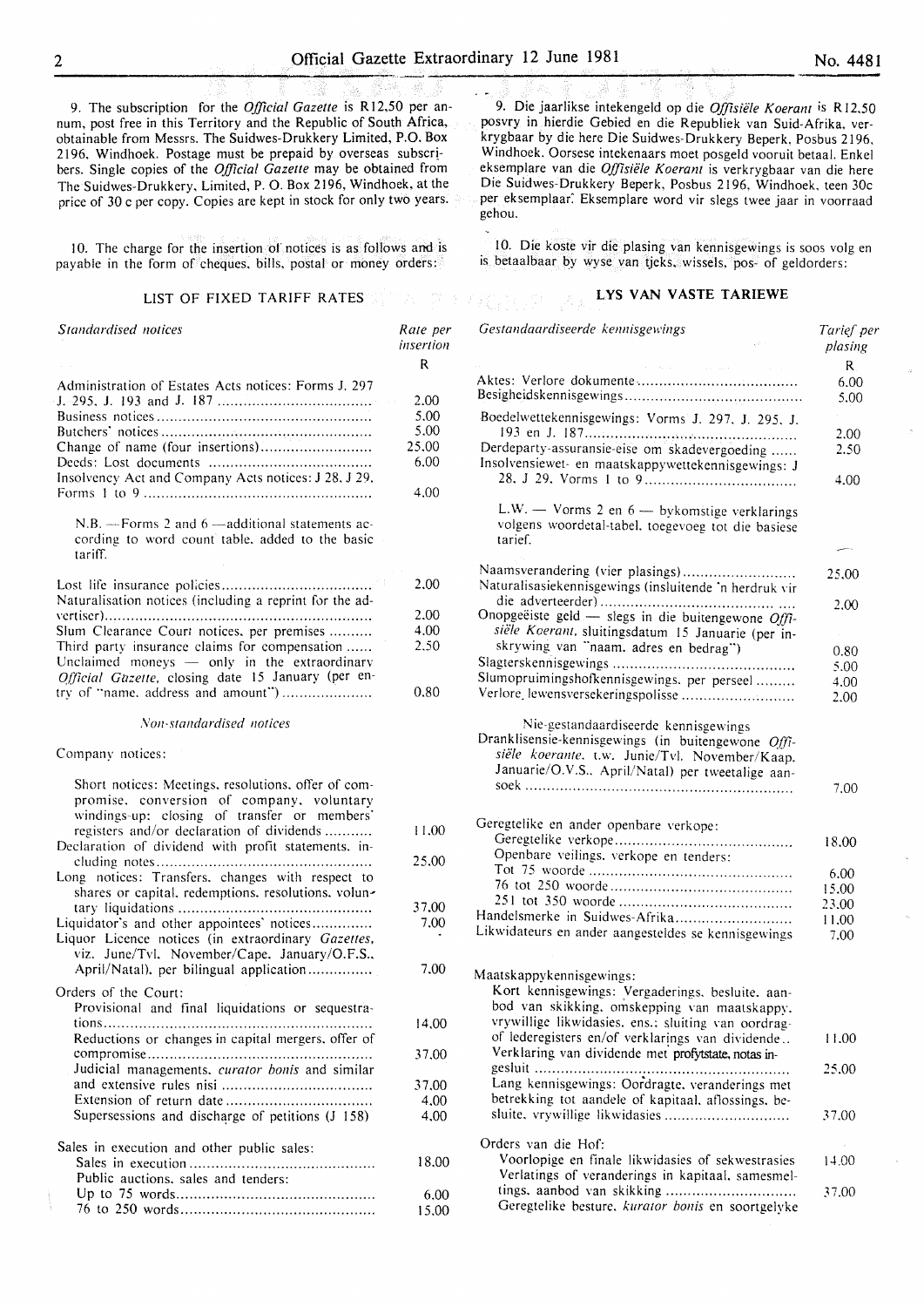| 23.00 |
|-------|
| 11.00 |

# Vorm/Form J 187

# LIQUIDATION AND DISTRIBUTION ACCOUNTS IN DECEASED ESTATES LYING FOR INSPECTION

In terms of section 35(5) of Act 66 of 1965, notice is hereby given that copies of the liquidation and distribution accounts (first and final, *unless otherwise stated)* in the estates specified below will be open for the inspection of all persons interested therein for a period of 21 days (or shorter or longer *if specially stated)* from the date speculed or from the date of publication hereof, whichever may be the later, and at the offices of the Masters and Magistrates as stated.

Should no objection thereto be lodged with the Masters concerned during the specified period, the executors will proceed to make payments in accordance with the accounts.

509/80- LOUWRENS Jan Jacobus 091020 50IO 00 2 19de Laan, Karasburg Johanna Adriana gebore Thirion 031119 0016 00 7 Karasburg Windhoek Rissik & Cox, Karasburg.

83/81 - DAVIN Ada Catharina 9405050009 002 Kasteelstraat 35, Windhoek Windhoek Volkskas Beperk Pretoria

# Vorm/Form J 193 NOTICE TO CREDITORS IN DECEASED ESTATES

All persons having claims against the estates mentioned below are hereby called upon to lodge their claims with the executors concerned, within 30 days (or otherwise as indicated) calculated from the date of publication hereof. The information is given in the following order: Estate number, surname and christian names, date of birth, identity number, last address, date of death; surviving spouse's names, surname date of birth and identity number; name and address of executor or authorised agent, period allowed for lodgement of claims if *other than* 30 *days.* 

147/81- GALACZ Bela Peter 24 12 1932 321224 5047 00 4 Maritzstraat 4, Swakopmund 27 12 1980 Leonora Salome Galacz 480902 0019 00 6 R H Meyeridricks, Santamtrust Beperk Kaapstad

183/81 - PEHLEMANN Kurt Erich 13 November 1930 301113503800 2 Lockestraat 37, Academia, Windhoek SWA 9 April 1981 R H Meyeridricks, Santamtrust Beperk Kaapstad

## Vorm/Form No. 517

#### NOTICE TO CREDITORS IN DECEASED ESTATES

All persons having claims against the estates specified in the schedule, are called upon to lodge their claims with the executors concerned within a period of 30 days (or otherwise as indicated) from the date of publication hereof.

|                                                    | 37.00 |
|----------------------------------------------------|-------|
|                                                    | -4.00 |
| Tersydestellings en afwysings van petisies (J 158) | 4.00  |

# LIKWIDASIE- EN DISTRIBUSIEREKENING IN BESTORWE BOEDELS WAT TER INSAE LE

Ingevolge artikel 35(5) van Wet 66 van 1965, word hierby kennis gegee dat duplikate van die Jikwidasie- en distribusierekenings (eerste en finale, *tensy anders verme!d)* in die boedels hieronder vermeld. in die kantore van die Meesters en Landdroste soos vermeld en gedurende 'n tydperk van 21 dae ( of korter of Ianger *indien spesiaal vermeld)* vanaf gemelde datums of vanaf datum van publikasie hiervan, as dit later is, ter insae lê van alle persone wat daarby belang het.

Indien binne genoemde tydperk geen besware daarteen by die be- ·okke Meesters ingedien word nie, gaan die eksekuteurs oor tot die tbetalings ingevolge gemelde rekenings.

490/80 - VAN RENSBURG Joseph (of Josef) Posbus 962, Leybank, Keetmanshoop R. H. Meyeridricks, Santamtrust Beperk Kaapstad

15/81- EAGLETON William Henry 151022 5024 00 6 Henties Bay Swakopmund Windhoek Barclays National Bank Limited Windhoek

# KENNISGEWING AAN KREDITEURE IN BESTORWE BOEDELS

Aile persone wat vorderinge het teen die boedels hieronder vermeld, word hierby versoek om hul vorderinge by die betrokke eksekuteurs en binne 'n tydperk van 30 dae (of andersins soos aangedui) gereken vanaf die datum van publikasie hiervan in te lewer. Die inligting word verstrek in die volgorde: Boedelnommer, familienaam en voorname, geboortedatum, persoonsnommer: laaste adres, datum oorlede: nagelate eggenoot(note) se name, familienaam, geboortedatum en persoonsnommer; naam en adres van eksekuteurs of gemagtigde agent, tydperk toegelaat vir lewering van vorderings *indien anders as* 30 *dae.* 

188/81 - SCHUBERT Ernst Bernhard 20 Oktober 1910 101020 5004 00 3 Oshakati Suidwes Afrika 23 Februarie 1981 Windhoek Volkskas Beperk Pretoria

#### KENNISGEWING AAN KREDITEURE IN BESTORWE **BOEDELS**

Aile persone wat vorderinge het teen die boedels in die bylae vermeld, word versoek om sodanige vorderings binne 'n tydperk van 30 dae (of andersins soos aangedui) vanaf die datum van publikasie hiervan by die betrokke eksekuteurs in te lewer.

161/81- NASILOWSKI Jaap Johannes 12 Mei I937 370512 5006 00 8 Mariental 10 Maart 1981 Windhoek SW A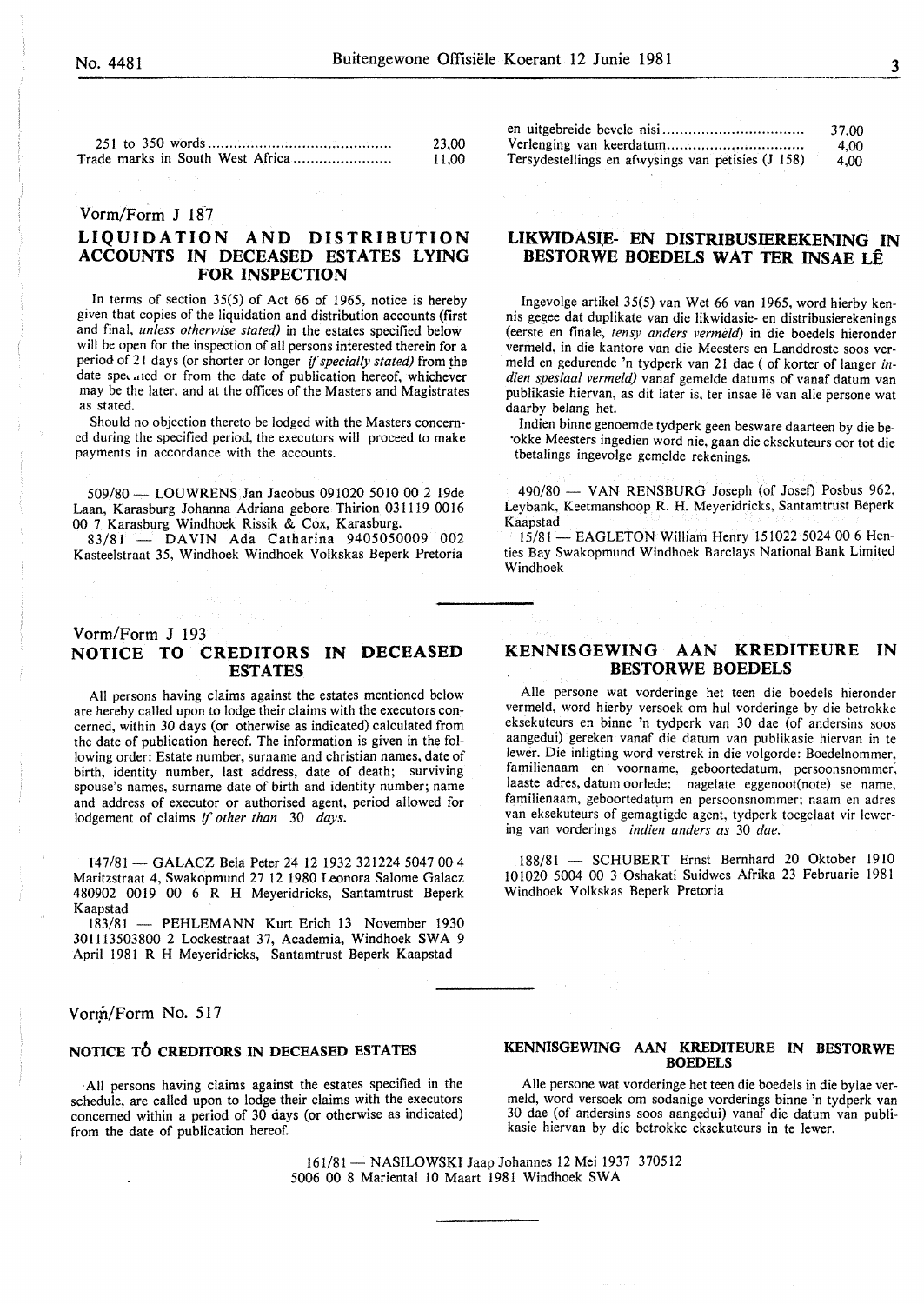## Vorm/Form VD/LD

# AKTES: VERLORE DOKUMENTE

Kennis word hiermee gegee ingevolge die Registrasie van Aktes Wet, No. 47 van 1937, dat die volgende applikante voornemens is o n aansr· .k te doen vir 'n gesertifiseerde afskrif van die genoemde d >kumcnt(e) er dat aile persone wal teen die uitreiking van s •danige afskri. beswaar maak hiermee versoek word om dit s riftelik in te dien by die Registrateur van Aktes te genoemde plek, birne drie weke (en binne vyf weke in die geval van S.W.A.) ns. die laaste publikasie van die kennisgewing.

#### DEEDS: LOST DOCUMENTS

Notice is hereby given in terms of the Deeds Registry Act, No. 47 of 1937. that the following applicants intend applying for a certified copy of the document(s) named and that all persons having objection to the issue of such copy are hereby requested to lodge the same in writing with the Registrar of Deeds at the place mentioned within three weeks (and within five weeks in the case of S.W.A.) from the last publication of the notice.

REGISTRASIE AFDELING "B" Transportakte No. T 457/1975 gedateer 12 Maart 1975 Nicolaas Johannes Swiegers (Gebore 8 Maart 1919) SEKERE: Gedeelte 23 ('n Gedeelte van Gedeelte 19) van die Plaas MANNHEIM No. 100, Registrasie Afdeling "B". GROOT: 25,4348 hektaar Jacobus H Greeff & Kie, Posbus 6373, Windhoek Besware in te dien by die Registrateur van Aktes te Windhoek

#### Vorm/Form 3

# EXTENSION OF TIME WITHIN WHICH TO LODGE LIQUIDATION ACCOUNTS AND PLANS OF DISTRIBUTION OR CONTRIBUTION IN SEQUESTRATED ESTATES OR COMPANIES BEING WOUND UP

Pursuant to section 109(1) of the Insolvency Act, 1936. and section 135 (I) (c) of the Companies Act, 1926, notice is hereby given that after the expiration of a period of 14 days as from the date of publication hereof. it is the intention of the trustees or liquidators, as the case may be, of the sequestrated estates or companies being wound up mentioned below, to apply to the respective Masters for an extension of time, as specified below, within which to lodge liquidation accounts and plans of distribution or contribution.

# VERLENGING VAN TERMYN VIR INDIENING VAN LIKWIDASIE-, DISTRIDUSIE- OF KONTRI-BUSIEREKENINGS IN GESEKWESTREERDE BOEDELS OF MAATSKAPPYE IN LIKWIDASIE

Ingcvolge artikcl 109(1) van die Insolvensicwet. 1936. en artikcl 135(1) (c) van die Maatskappywet, 1926, word hierby kennis gegcc dat kurators of likwidatcurs van die gcsekwestrecrde bocdels of maatskappye in likwidasie, na gelang van die geval hieronder vermeld voornemens is om na afloop van 'n termyn van 14 dae vanaf die datum van die publikasie hicrvan. die betrokkc Mecsters om 'n verlenging van die termyne hieronder genoem, vir die indiening van likwidasie-, distribusie- of kontribusierekenings te versoek.

W9/80 - INSOLVENTE BOEDEL Dirk Jacobus Louw (Handelaar in gebrukte voertuie wat sake gedoen het onder die naam M C MOTORS te Keetmanshoop) J A Botma 14 November 1980 14 Mei 81 3 maande Windhoek J. A. Botma - Kurator Lentin. Botma & De Waal Keetmanshoop

# Vorm/Form 519

#### LIQUIDATION AND DISTRIBUTION ACCOUNT IN DE-CEASED ESTATE LYING FOR INSPECTION

In terms of section 35 (5) of Act 66 of 1965 notice is hereby given that the liquidation and distribution account in the Estate specified in the Schedule will be open for the inspection of all persons interested therein for a period of 21 days fromt he date of publication hereof (or otherwise as indicated) at the offices of the Master of the Supreme Court and Magistrate, as stated.

Should no objection thereto be lodged with the Master during the specified period, the Executor will proceed to make payment in ac- cordance therewith.

87/81 - BUYS Daniel Frederik 010124 5008 00 4 Mariental Eerste en Finale Likwidasie en Distribusie Windhoek Mariental

## LIKWIDASIE EN DISTRIBUSIEREKENING IN BESTORWE BOEDEL WAT TER INSAE LÊ

Ingevolge artikel 35 (5) van Wet 66 van 1965 word hierby kennis gegee dat die likwidasie- en distribusierekening in die Boedel in die Bylae vermeld in die kantore van die Meester van die Hooggeregshof en Landdros soos vermeld vir 'n tydperk van 21 dae vanaf die datum van publikasie hiervan (of andersins soos aangedui) ter insae sal lê vir alle persone wat daarby belang het.

Indien geen besware daarteeri by die Meester binne die gemelde tydperk ingedien word nie, sal die eksekuteur tot uitbetaling daarvolgens oorgaan.

141/81- MERDES Luise 901029 0001 00 7 Windhoek First and Final Liquidation and Distribution Account 12 June 1981 Windhoek Standard Bank SWA Ltd Windhoek